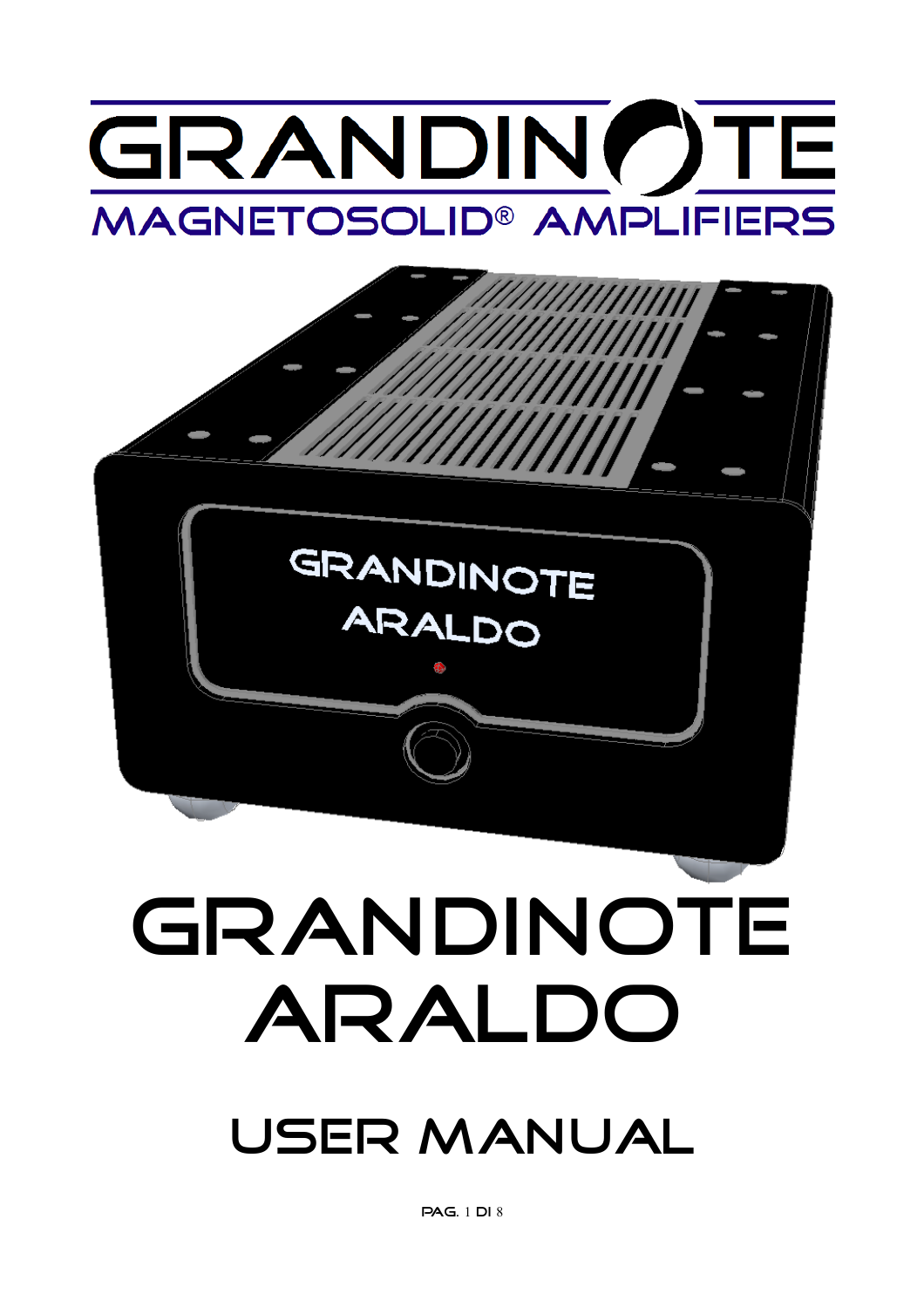

### index

- introduction Pag. 3
- product descrition Pag. 3
	- specifications Pag. 4
		- warnings Pag. 5
- Connections Rear Panel Pag. 6
	- FRONT PANEL PAG. 7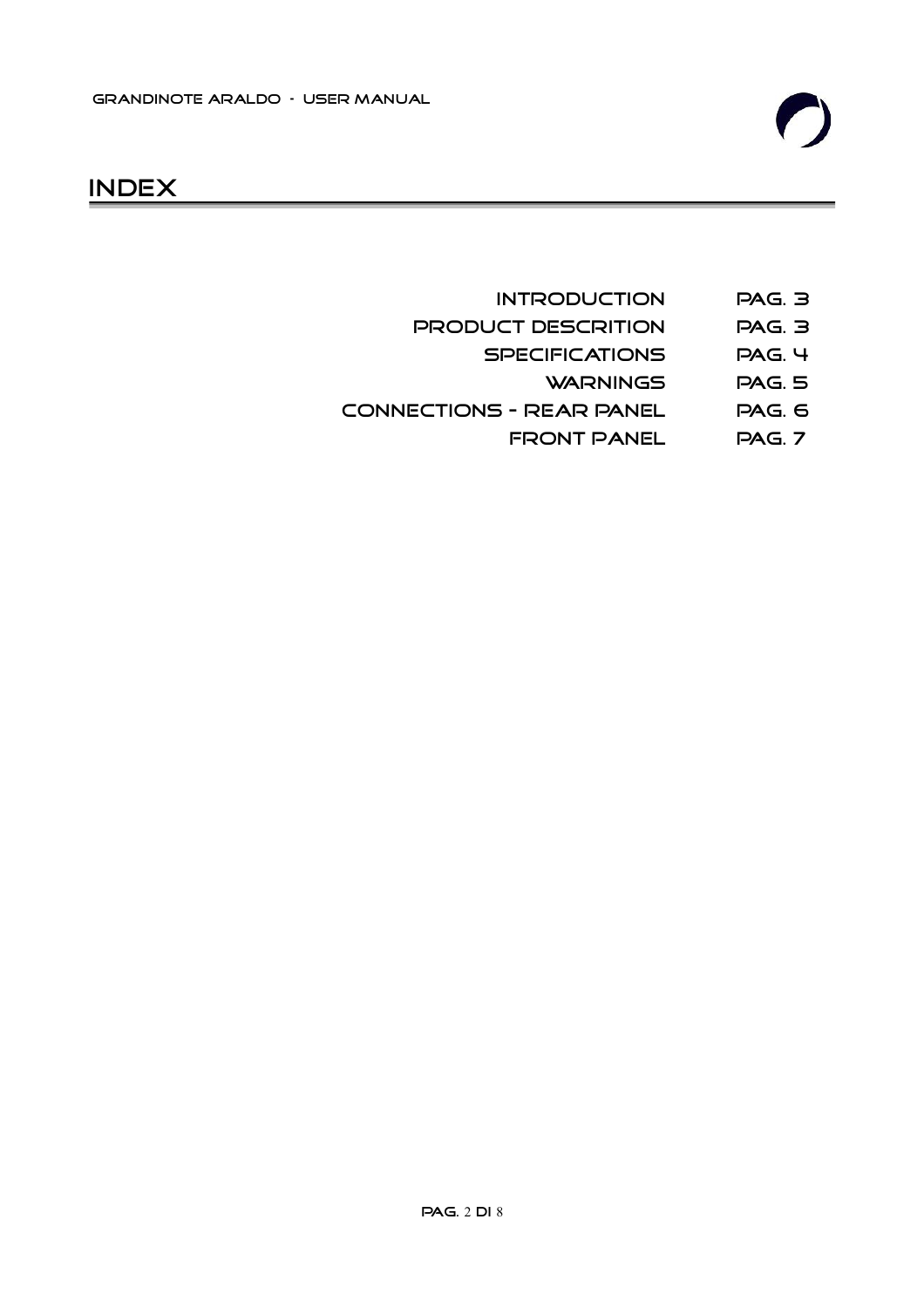**GRANDINOTE** congratulates with you for the excellent choice done, buying this exclusive amplifier, masterpiece of style and technology.

You listened the extraordinary musical caracteristics of "Magnetosolid<sup>®"</sup> amplifiers: neutral tone, rich details and harmonics, high speed, big extension, big tight.... without intermodulation distortion, with surprising dynamic range, insuperable coherence, natural sound...

These and other qualities are the result of studies and extensive research about the union and interaction of **solid** state components with ferro**magnetic** machines.

The fusion of the words: "**Magnetic**" and "**Solid**" is the born of "**Magnetosolid®**", the point of union of all amplifiers by Grandinote.

This exclusive product is increased at the top of music caracteristics, thanks to **Magnetosolid-VHP** output stage, the result of the maxim application of **Magnetosolid®**  technology.

**Magnetosolid-VHP** uses very expensive ferromagnetic components, builded on Grandinote's specificatons.

# product descrition

**GRANDINOTE ARALDO** is a full-balanced and full-dualmono power amplifier. Grandinote Araldo by **Magnetosolid-VHP** technology claim musical qualities of tight and extension like solid state amplifier, preserving musicality, sweetly and naturality like valuable tube amplifier.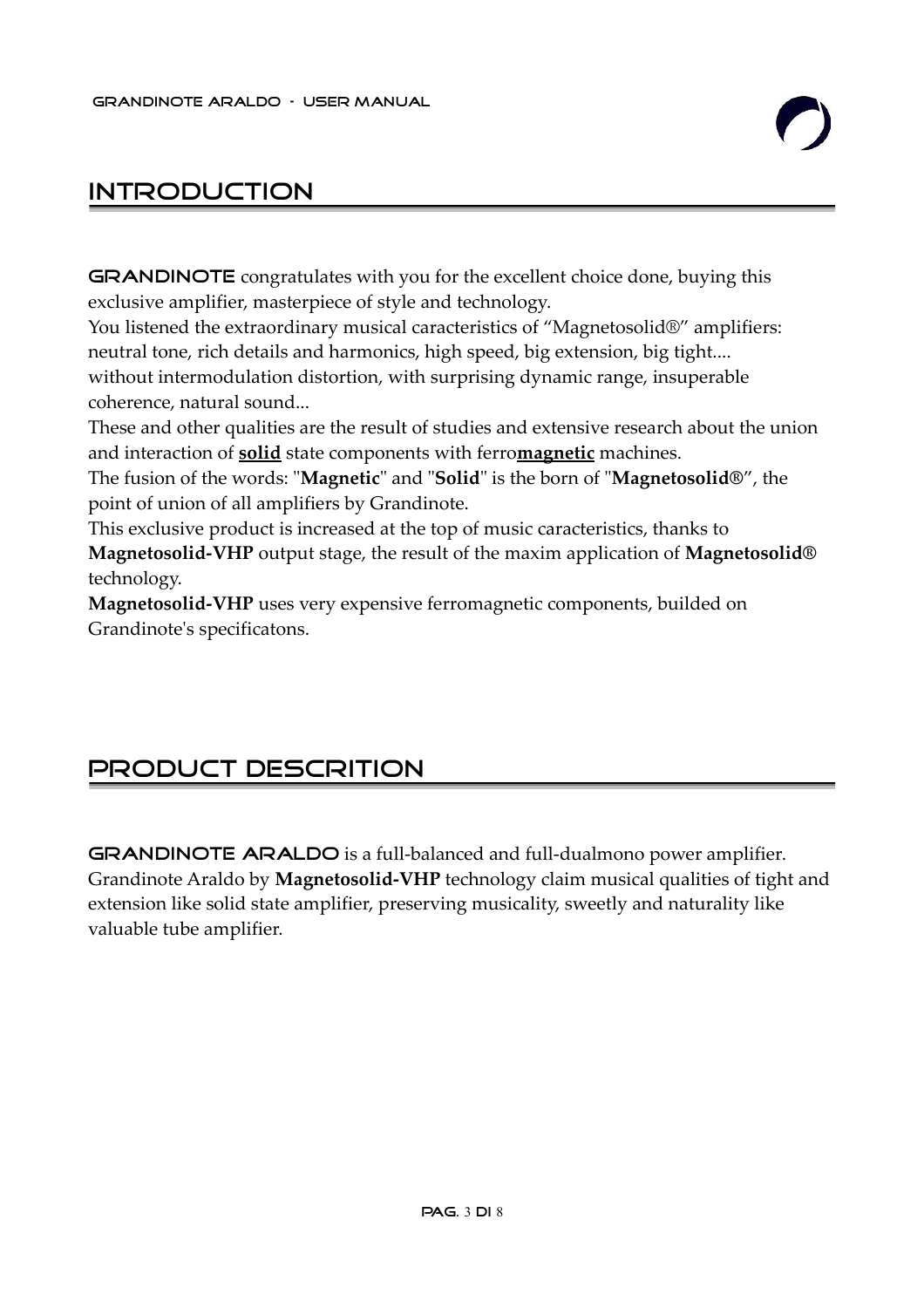- Full-dualmono power amplifier
- Power for channel 37W (4 and 8 Ohm)
- Damping factor >230
- Frequency response 1,5Hz 350 kHz
- One balanced input XLR (full-balanced)
- Tensione d'ingresso di saturazione 750mV RMS
- Class "A"
- Direct coupling stages: without capacitors between stages
- No feedback
- Weight 40kg
- $\bullet$  W=318 x H=196 x L=473 [mm]
- Voltage power supply 230V
- Absorption 270W
- **Magnetosolid-VHP** Technology

#### NOTE:

These specifications will can change without the obligation to report, by Grandinote.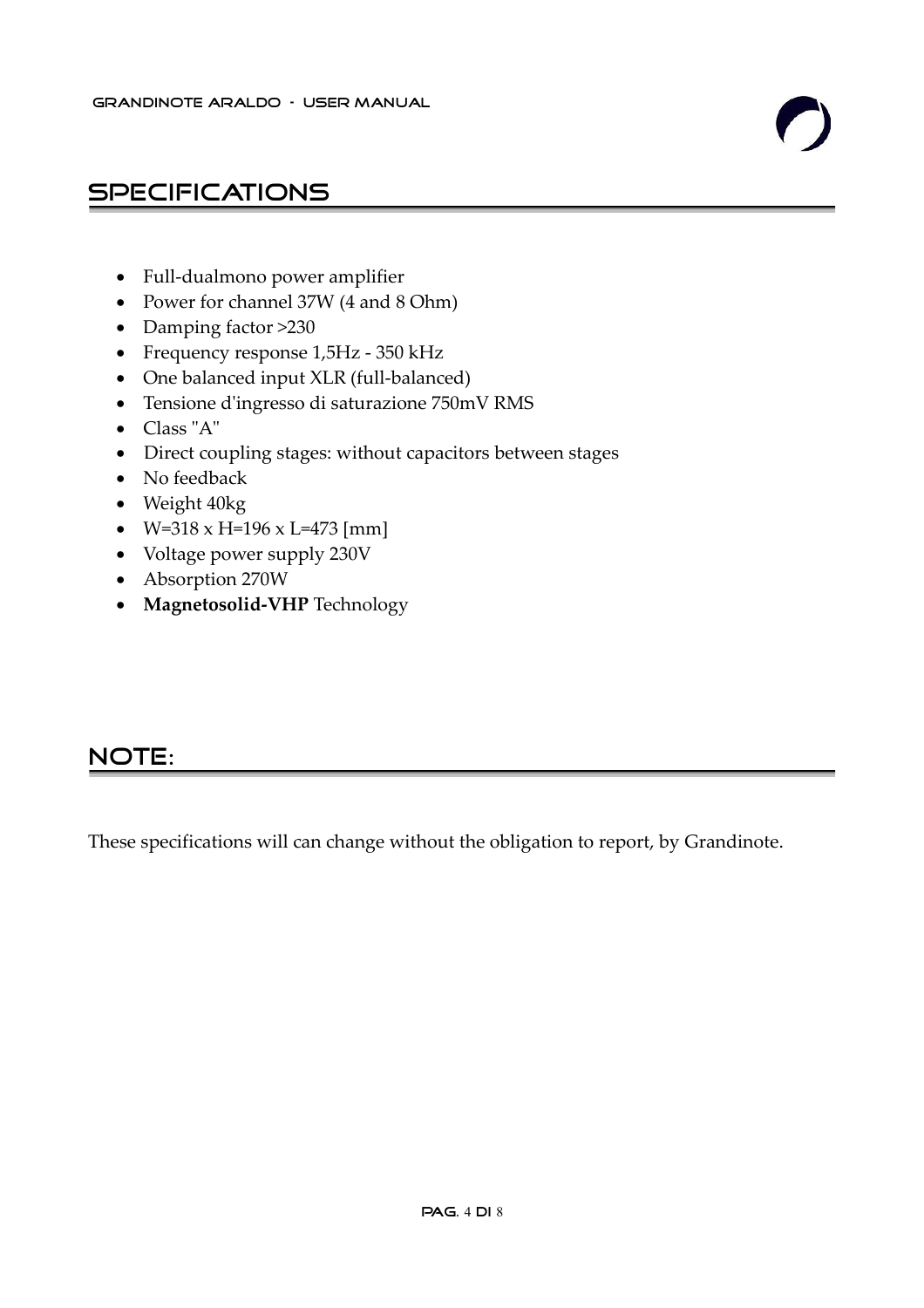For the correct and sure use of this product, Grandinote recommends the study and the application of this warning list.

- Don't open the device.
- Don't turn off and turn on quickly the device.
- Before connecting/disconnecting cables, turn off the device and wait one minute.
- In case of malfunction, contact Grandinote's assitance.
- Don't close the vents of cooling of the device.
- Don't put objets or liquids in the vents of cooling of the device.
- Keep clean the alluminium dissipators with compres air, or contact Grandinote's Assistance.
- Have care the device is supported by correct stand, in functio of the weight of the device specificated in this user manual.
- Don't strike and don't shake the device.
- Temperature range from to  $0^{\circ}$ C to  $35^{\circ}$ C.
- Don't approach the device to water, acid, or dangerous substances.
- Don't put every object on the device.
- Clean only with a dry cloth, or slightly damp with water and neutral soap.
- Be sure the power supply net is correct with the device's specifications.
- Be sure the electrical load, on the output connectors, has the correct specifications for the device.
- Don't be short circuit between the connectors with other connectors, ground, the device's body or other potentials.
- Connect the inputs audio, only to appropiate and properly functioning audio sources.
- Don't put potentials or currents not appropiate in the device's inputs, only "LINE" signals.
- Handle the device with care, for don't damage it, or other things or persons.
- Use the device only for audio amplification and not for other applications.
- Keep the device away from pets, child or other people, who with a inappropiate use can cause damage.

#### **If you don't hear any sound,**

#### **using speaker wires with fork connectors,**

**check that the fork connectors make contact with the gold parts of the output connectors of the device.**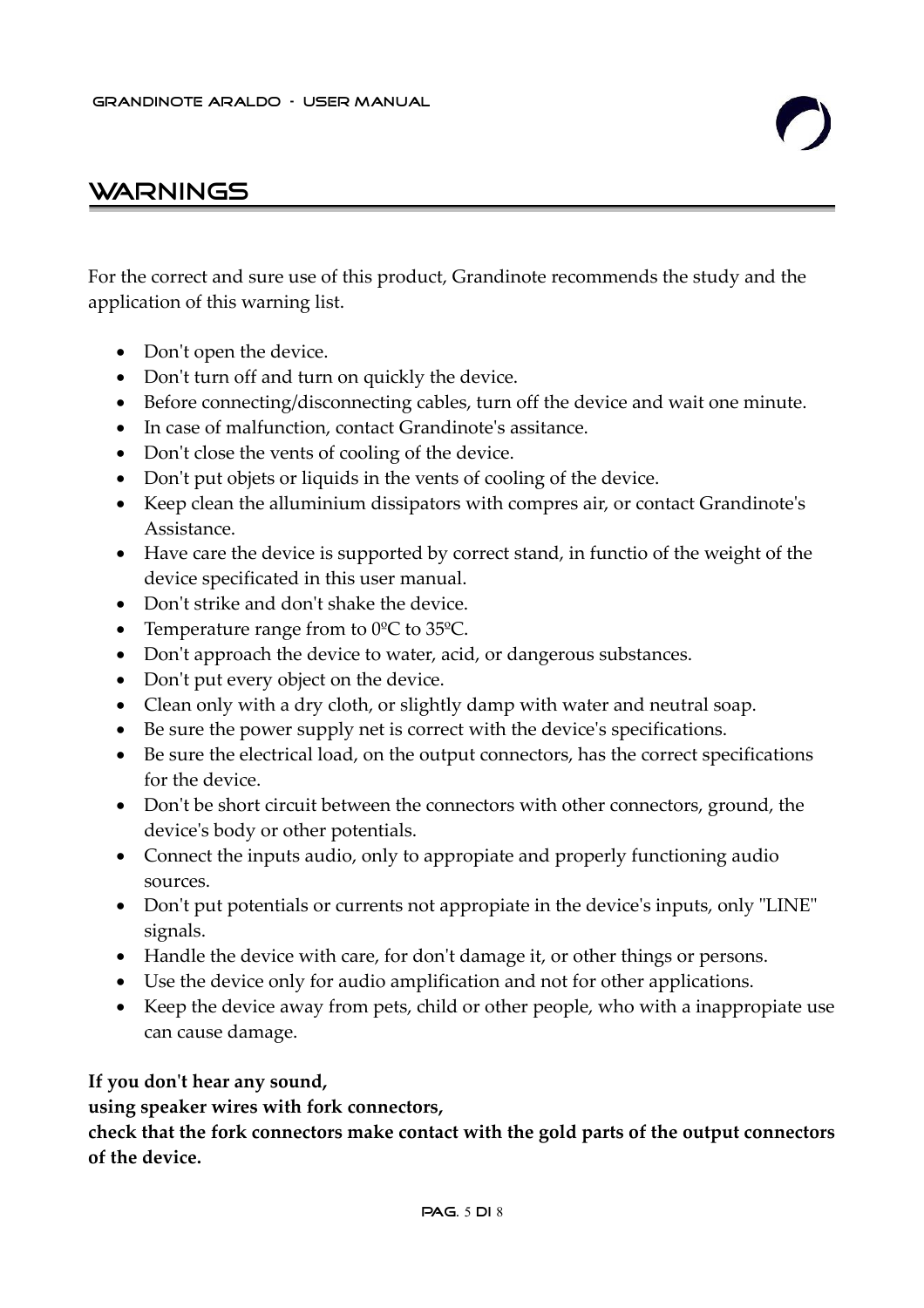# Connections - Rear Panel

In the PICTURE 2, we see the device's input-output connectors.

Input connectors, called IN, are balanced XLR (full balanced).

In the external of the picture, in the half, we see the output loudspeakers connectors, in the lower we see the IEC connectors for the power supply, for each channel. The protection fuses are inside this connectors.



#### picture 2: rear panel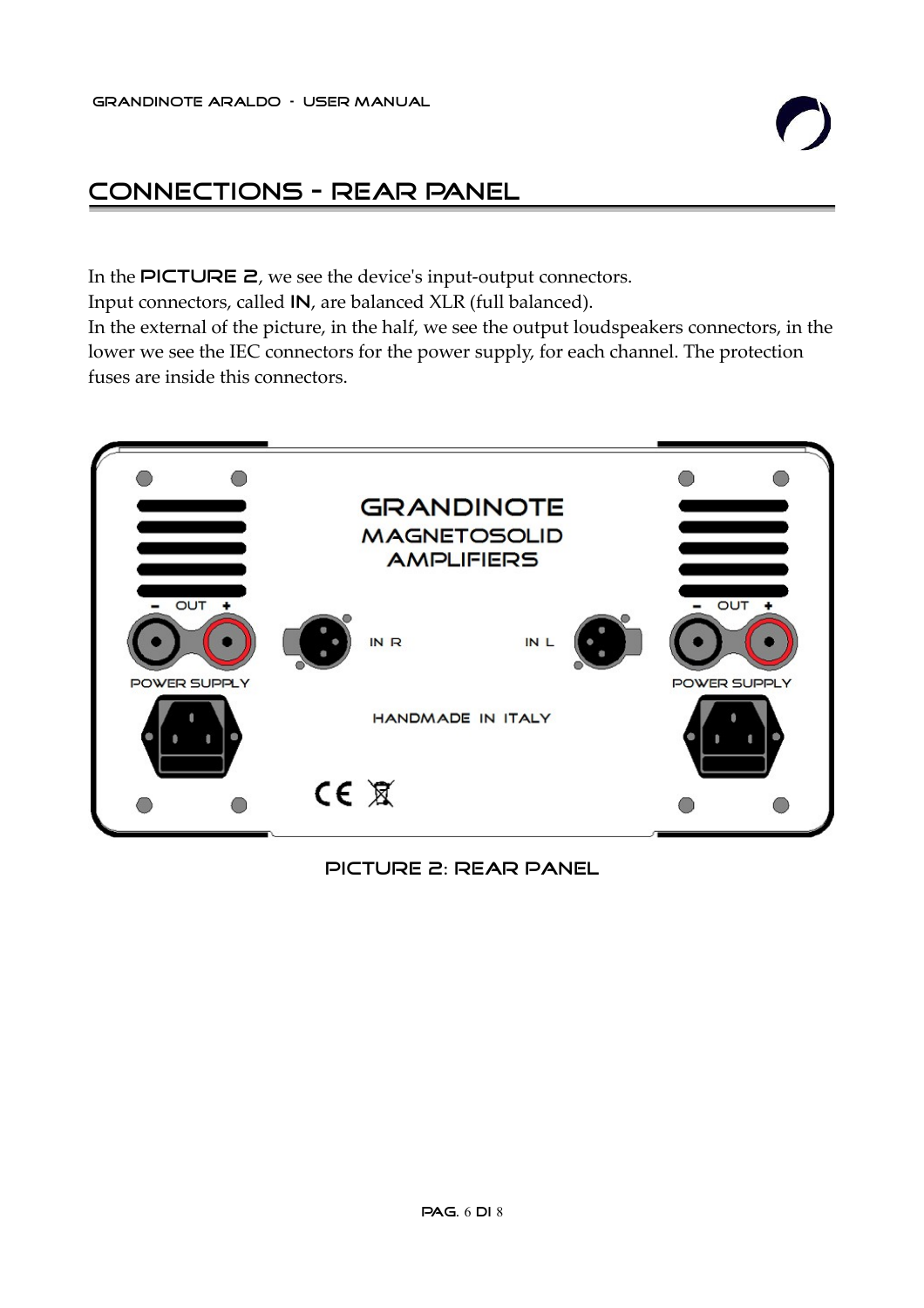## Front panel

In the PICTURE  $\exists$ , we see the device's front panel. The ON/OFF led is in the middle of panel, below it the power supply switch. **(Don't turn off and turn on quickly the device)**



picture 3: front panel